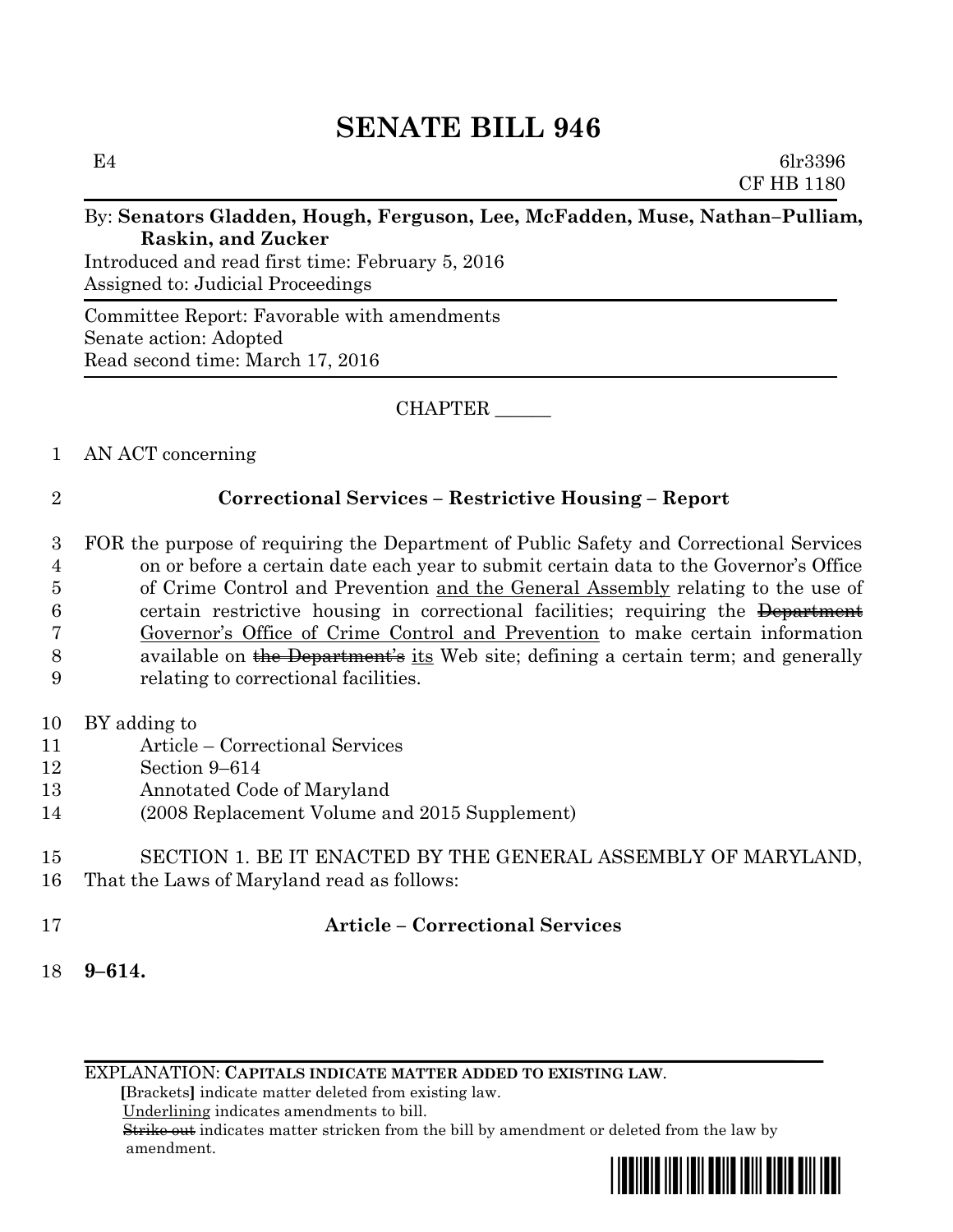**(A) (1) IN THIS SECTION, "RESTRICTIVE HOUSING" MEANS A TYPE OF DETENTION THAT INVOLVES:**

## **(1) REMOVAL OF AN INMATE FROM THE GENERAL INMATE POPULATION, WHETHER VOLUNTARY OR INVOLUNTARY; FORM OF PHYSICAL SEPARATION IN WHICH THE INMATE IS PLACED IN A LOCKED ROOM OR CELL FOR APPROXIMATELY 22 HOURS OR MORE OUT OF A 24–HOUR PERIOD.**

- **(2) "RESTRICTIVE HOUSING" INCLUDES ADMINISTRATIVE SEGREGATION AND DISCIPLINARY SEGREGATION.**
- **(2) PLACEMENT OF THE INMATE IN A LOCKED ROOM OR CELL, WHETHER ALONE OR WITH ANOTHER INMATE; AND**
- **(3) THE INABILITY OF THE INMATE TO LEAVE THE ROOM OR CELL FOR THE VAST MAJORITY OF THE DAY, TYPICALLY 22 HOURS OR MORE.**

 **(B) (1) ON OR BEFORE OCTOBER 1 DECEMBER 31 EACH YEAR, THE DEPARTMENT SHALL SUBMIT DATA TO THE GOVERNOR'S OFFICE OF CRIME CONTROL AND PREVENTION AND THE GENERAL ASSEMBLY, IN ACCORDANCE WITH § 2–1246 OF THE STATE GOVERNMENT ARTICLE, SHOWING, BY CORRECTIONAL FACILITY:**

- 
- **(I) THE TOTAL POPULATION OF THE CORRECTIONAL FACILITY;**

 **(II) THE NUMBER OF INMATES WHO HAVE BEEN PLACED IN RESTRICTIVE HOUSING DURING THE PRECEDING YEAR BY AGE, RACE, ETHNICITY SEX, GENDER, CLASSIFICATION OF HOUSING, AND THE BASIS FOR THE INMATE'S PLACEMENT IN RESTRICTIVE HOUSING;**

 **(III) THE NUMBER OF INMATES WITH SERIOUS MENTAL ILLNESS THAT WERE PLACED IN RESTRICTIVE HOUSING DURING THE PRECEDING YEAR;**

- **(IV) THE DEFINITION OF "SERIOUS MENTAL ILLNESS" USED BY THE DEPARTMENT IN MAKING THE REPORT;**
- **(V) THE NUMBER OF INMATES KNOWN TO BE PREGNANT WHEN PLACED IN RESTRICTIVE HOUSING DURING THE PRECEDING YEAR;**
- **(VI) THE AVERAGE AND MEDIAN LENGTHS OF STAY IN RESTRICTIVE HOUSING OF THE INMATES PLACED IN RESTRICTIVE HOUSING DURING THE PRECEDING YEAR;**